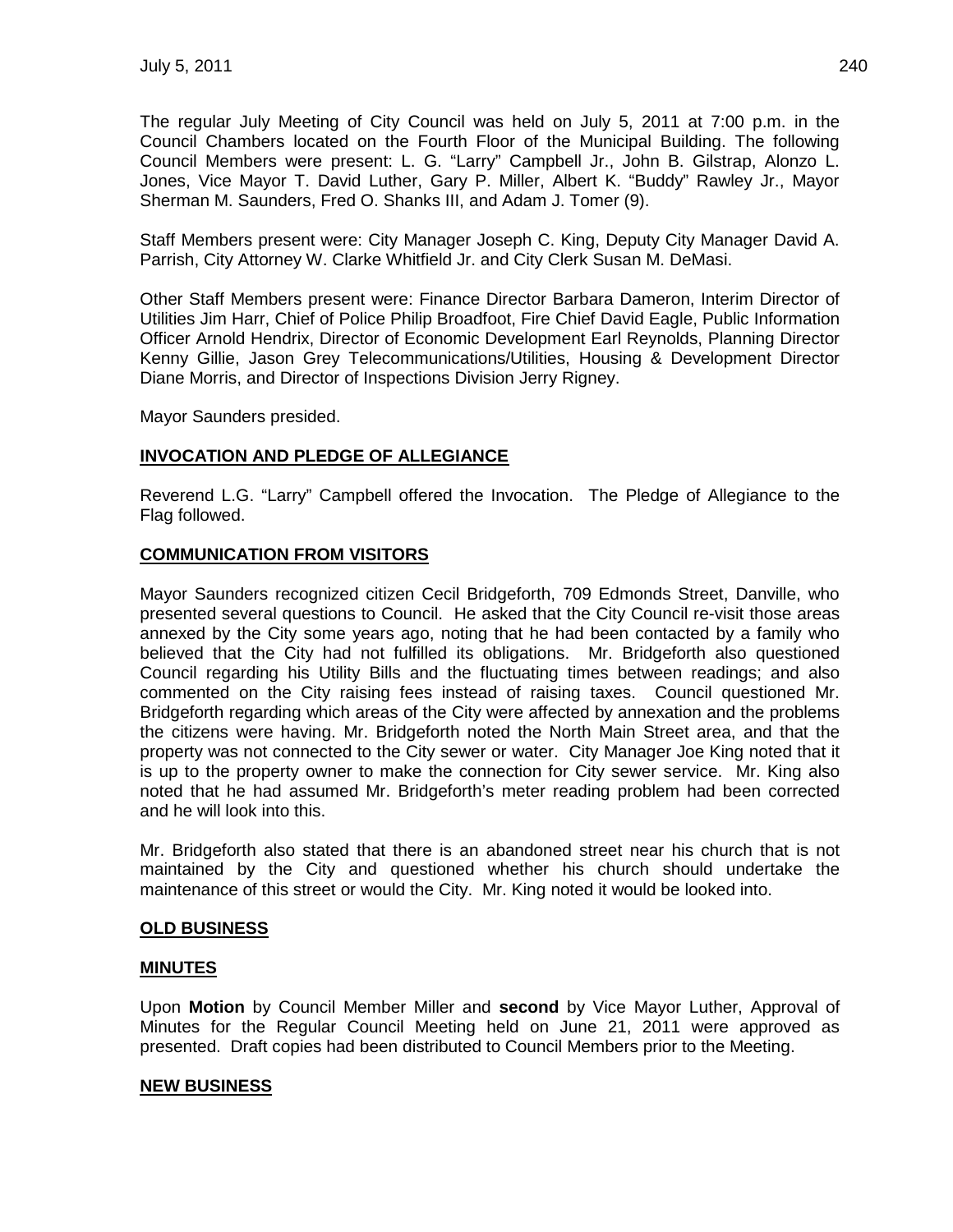# **CONSIDERATION – SUP – WAIVER OF YARD REQUIREMENTS AT 1500 FULTON HEIGHTS**

Mayor Saunders opened the floor for a Public Hearing to consider a Request for a Special Use Permit to Allow a Waiver of Yard Requirements at 1500 Fulton Heights. Notice of the Public Hearing was published in the Danville Register and Bee on June 21 and June 28, 2011.

No one present desired to be heard and the Public Hearing was closed.

Council Member Gilstrap **moved** adoption of an Ordinance entitled:

## **ORDINANCE NO. 2011-07.01**

GRANTING A SPECIAL USE PERMIT TO ALLOW A WAIVER OF YARD REQUIREMENTS IN ACCORDANCE WITH ARTICLE 3M, SECTION C, ITEM 21, OF CHAPTER 41 OF THE CODE OF THE CITY OF DANVILLE, VIRGINIA, 1986, AS AMENDED, AT 1500 FULTON HEIGHTS, SUBJECT TO CONDITIONS.

The Motion was **seconded** by Council Member Campbell.

Vice Mayor Luther noted that only one person had opposed this Ordinance, and he did not show up to the Planning Commission Meeting. Vice Mayor Luther questioned whether anyone knew the basis of his opposition. Planning Director Kenny Gillie noted they did not.

### STATEMENT OF CONFLICT OF INTEREST

**I, Gary P. Miller,** do hereby state that I have a conflict of interest regarding the ordinance to consider a request for a Special Use Permit to allow a waiver of yard requirements at 1500 Fulton Heights listed as agenda item VIII(A). Therefore, pursuant to the State and Local Government Conflict of Interest Act, Virginia Code §2.2-3112, I must abstain from voting on this agenda item.

Witness my signature this the 5<sup>th</sup> day of July, 2011.

s/Gary P. Miller

## STATEMENT OF CONFLICT OF INTEREST

**I, Fred O. Shanks, III,** do hereby state that I have a conflict of interest regarding the ordinance to consider a request for a Special Use Permit to allow a waiver of yard requirements at 1500 Fulton Heights listed as agenda item VIII(A). Therefore, pursuant to the State and Local Government Conflict of Interest Act, Virginia Code §2.2-3112, I must abstain from voting on this agenda item.

Witness my signature this the  $5<sup>th</sup>$  day of July, 2011.

s/Fred O. Shanks, III

The **Motion** was carried by the following vote: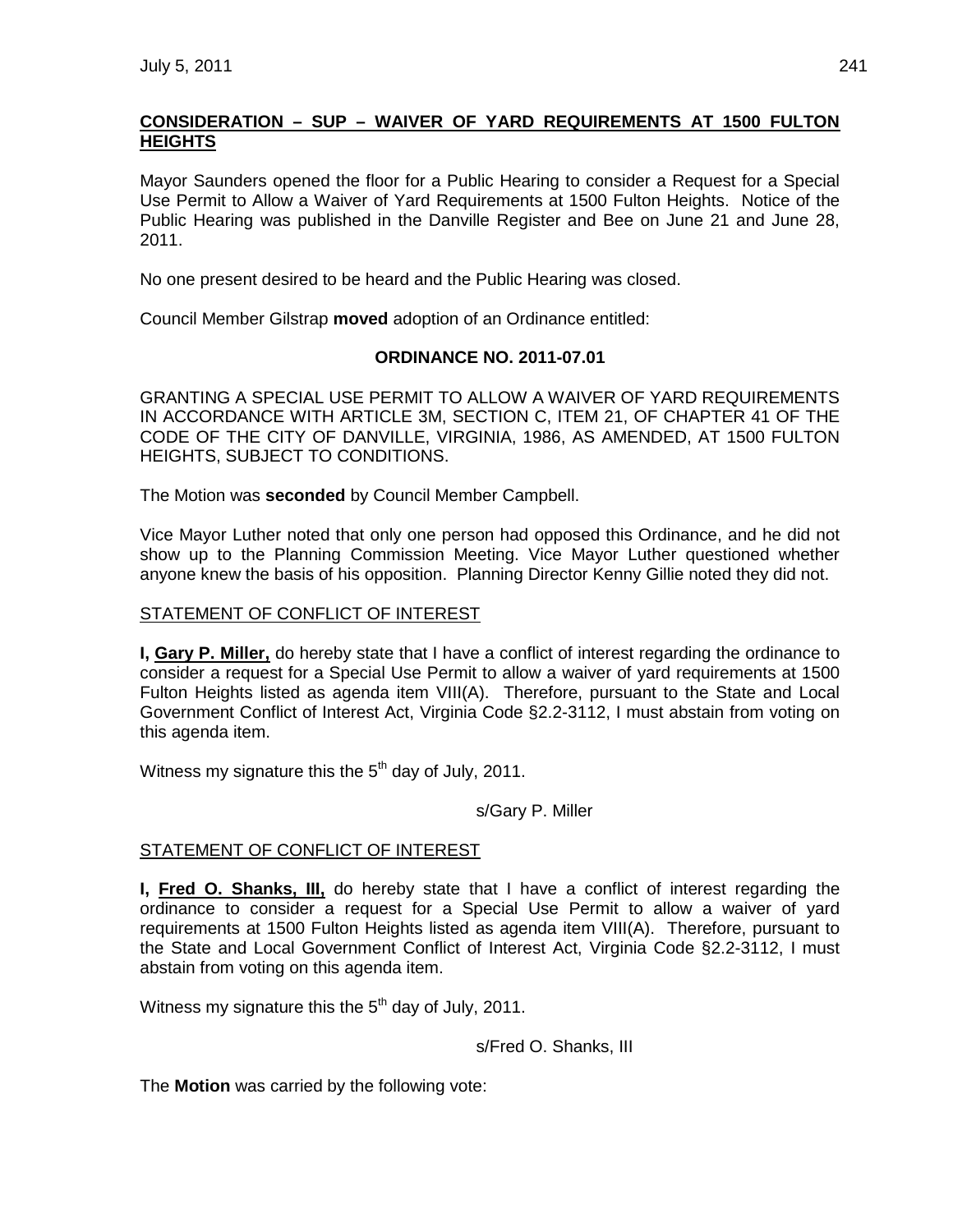| VOTE:    | $7 - 0 - 2$                        |
|----------|------------------------------------|
| AYE:     | Campbell, Gilstrap, Jones, Luther, |
|          | Rawley, Saunders, and Tomer (7)    |
| NAY:     | None $(0)$                         |
| ABSTAIN: | Miller, Shanks (2)                 |

### **CONSIDERATION – APPLICATION – CERTIFICATE OF PUBLIC CONVENIENCE AND NECESSITY – OPERATION OF SIX TAXICABS BY NELSON JOHNSON**

Mayor Saunders opened the floor for a Public Hearing to consider the Application for a Certificate of Public Convenience and Necessity for the Operation of Six Taxicabs by Nelson Johnson. Notice of the Public Hearing was published in the Danville Register and Bee on June 23, 2011.

No one present desired to be heard and the Public Hearing was closed.

Council Member Campbell **moved** adoption of an Ordinance entitled:

### **ORDINANCE NO. 2011-07.02**

AUTHORIZING AND APPROVING THE ISSUANCE OF A CERTIFICATE OF PUBLIC CONVENIENCE AND NECESSITY TO NELSON JOHNSON FOR THE OPERATION OF SIX (6) TAXICABS WITHIN THE CITY OF DANVILLE.

The Motion was **seconded** by Vice Mayor Luther and carried by the following vote:

| VOTE: | 9-0                                        |
|-------|--------------------------------------------|
| AYE:  | Campbell, Gilstrap, Jones, Luther, Miller, |
|       | Rawley, Saunders, Shanks and Tomer (9)     |
| NAY:  | None $(0)$                                 |

## **CONSIDERATION – BAO FY2012 – PROGRAMS FUNDED FROM CDBG, HOME INVESTMENT PARTNERSHIP FUNDS – HUD**

Mayor Saunders opened the floor for a Public Hearing to consider Amending the Fiscal Year 2012 Budget Appropriation Ordinance for Programs funded from the Community Development Block Grant, Home Investment Partnership Funds from the U.S. Department of Housing and Urban Development.

No one present desired to be heard and the Public Hearing was closed.

Upon **Motion** by Council Member Rawley and **second** by Council Member Tomer, an Ordinance entitled:

## **ORDINANCE NO**. **2011-07.03**

AMENDING THE FISCAL YEAR 2012 BUDGET APPROPRIATION ORDINANCE FOR PROJECTS TO BE OR BEING UNDERTAKEN TO IMPROVE THE DANVILLE COMMUNITY FINANCED WITH COMMUNITY DEVELOPMENT BLOCK GRANT, HOME INVESTMENT PARTNERSHIP FUNDS FROM THE U.S. DEPARTMENT OF HOUSING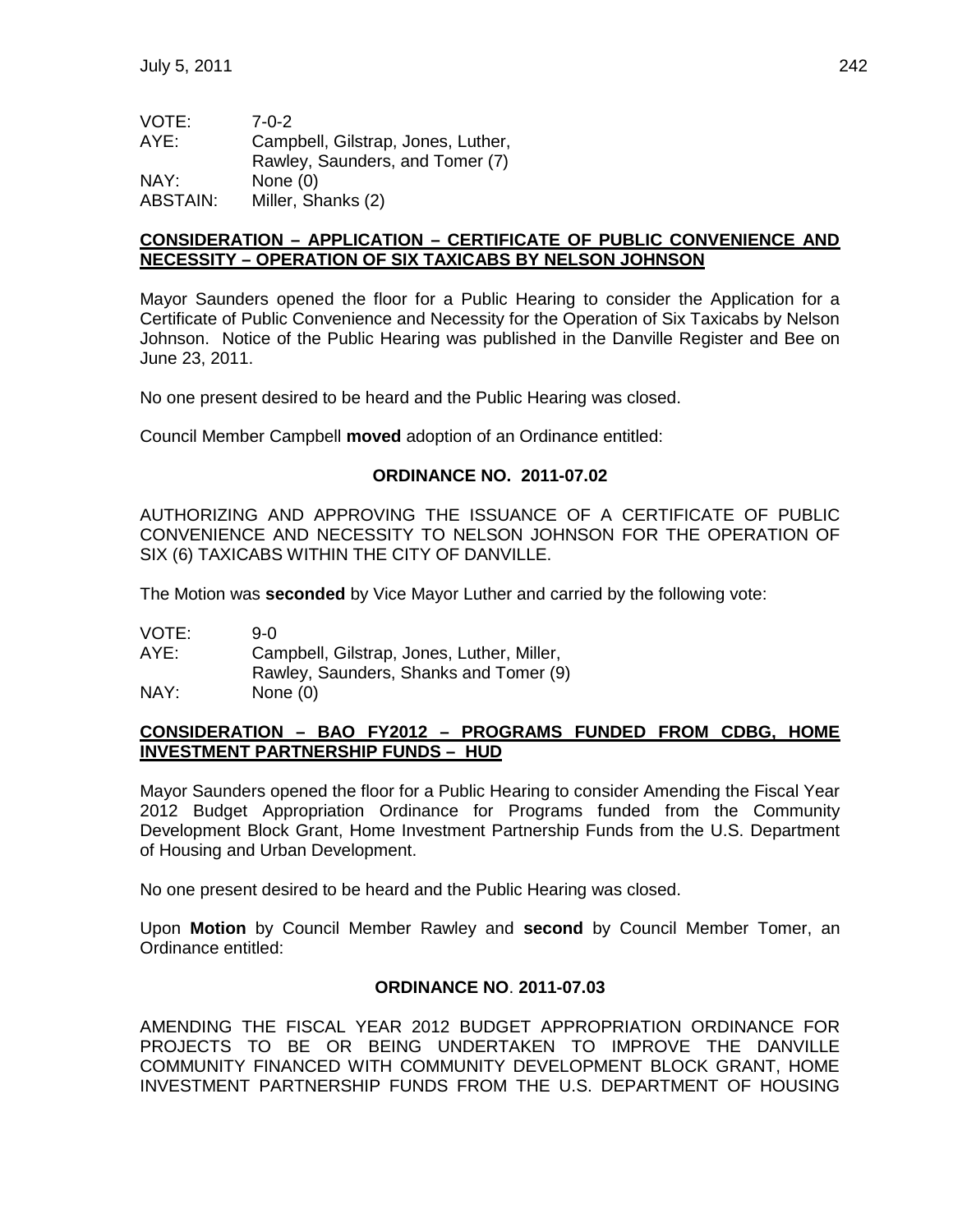AND URBAN DEVELOPMENT, AND ESTIMATED PROGRAM INCOME FOR A TOTAL APPROPRIATION OF \$1,729,254

was presented by its **First Reading**, as required by City Charter, to lie over before final adoption.

Vice Mayor Luther requested a print out showing how much of this money, if any, goes to the Housing Authority and/or in partnership with the Housing Authority. Dianne Morris, Housing and Development Director indicated that none of these funds would go to the Housing Authority.

#### **CONSIDERATION - BAO FY 2012 - GRANT - VA DEPARTMENT OF EMERGENCY MANAGEMENT -\$55,000 - FIRE DEPARTMENT'S HAZARDOUS MATERIALS TEAM**

Upon **Motion** by Council Member Jones and **second** by Council Member Rawley, an Ordinance entitled:

#### **ORDINANCE NO. 2011-07.04**

AMENDING THE FISCAL YEAR 2012 BUDGET APPROPRIATION ORDINANCE TO PROVIDE FOR A GRANT FROM THE VIRGINIA DEPARTMENT OF EMERGENCY MANAGEMENT IN AN AMOUNT OF \$55,000 FOR UPGRADES TO THE DANVILLE REGIONAL HAZARDOUS MATERIALS RESPONSE TEAM AND APPROPRIATING SAME

was presented by its **First Reading**, as required by City Charter, to lie over before final adoption.

### **CONSIDERATION - REPEALING AND REORDAINING CHAPTER 9, - "BUILDING AND DEVELOPMENT REGULATIONS" - DANVILLE CITY CODE**

Vice Mayor Luther **moved** adoption of an Ordinance entitled:

#### **ORDINANCE NO. 2011-07.05**

ORDINANCE REPEALING AND REORDAINING CHAPTER 9, ENTITLED "BUILDING AND DEVELOPMENT REGULATIONS", OF THE CODE OF THE CITY OF DANVILLE, VIRGINIA, TO UPDATE STATE CODE AND REGULATION CHANGES AND THE CREATION OF ADDITIONAL BLIGHT REGULATIONS LOCATED IN CHAPTER 9, ARTICLE VI

The Motion was **seconded** by Council Member Tomer.

Council Members questioned the City Manager regarding section 9.57 of the Code, with respect to a yearly report and the omission of items from this section. Jerry Rigney answered Council's questions noting that the items that have been removed from that section have not been done in over 10 years, but that the City Manager can request that information at any time and it will be provided to him. Council members also questioned Mr. Rigney regarding the new blight regulations, possible abatements and any caps on the abatements.

The **Motion** was carried by the following vote: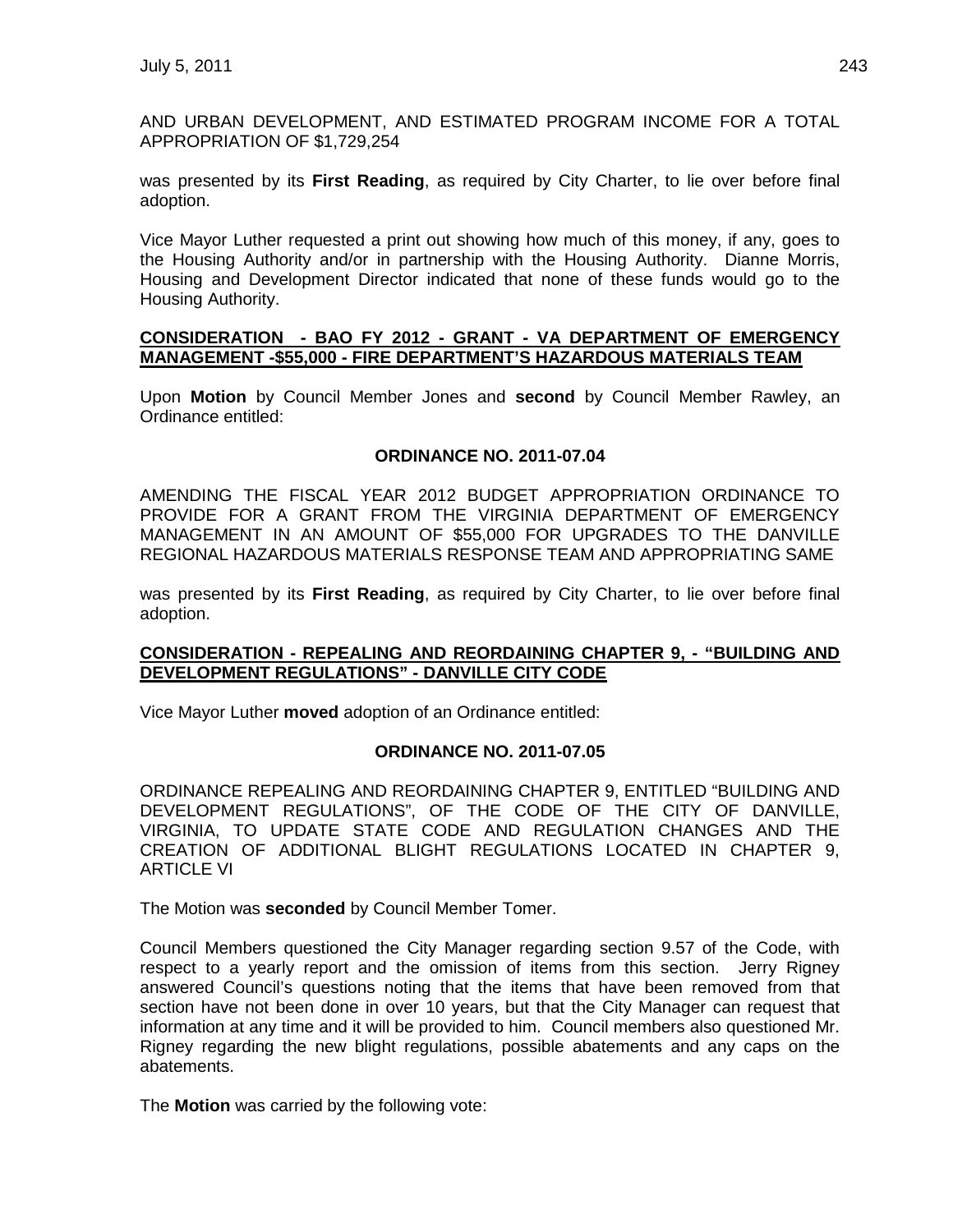VOTE: 9-0 AYE: Campbell, Gilstrap, Jones, Luther, Miller, Rawley, Saunders, Shanks and Tomer (9) NAY: None (0)

### **CONSIDERATION - ADDING TELECOMMUNICATION POLICIES TO CHAPTER 38, ENTITLED "UTILITY SERVICES" OF THE DANVILLE CITY CODE**

Council Member Gilstrap **moved** adoption of an Ordinance, entitled:

#### **ORDINANCE NO. 2011-07.06**

AMENDING AND REORDAINING CHAPTER 38, ENTITLED "UTILITY SERVICES", ARTICLE IV, ENTITLED "PROVISIONS APPLICABLE TO SPECIFIC SERVICES", OF THE CODE OF THE CITY OF DANVILLE, VIRGINIA, BY ADDING A DIVISION 4, ENTITLED "TELECOMMUNICATION".

The Motion was **seconded** by Council Member Jones and carried by the following vote:

| VOTE: | 9-0.                                       |
|-------|--------------------------------------------|
| AYE:  | Campbell, Gilstrap, Jones, Luther, Miller, |
|       | Rawley, Saunders, Shanks and Tomer (9)     |
| NAY:  | None $(0)$                                 |

#### **COMMUNICATIONS**

City Manager Joe King noted that Wednesday, July  $13<sup>th</sup>$ , at 7:00 p.m. at the Galileo cafeteria, there will be a River District Planning Meeting and the public is welcome to attend.

There were no communications from the City Attorney or the City Clerk.

#### **ROLL CALL**

Council Member Shanks noted that the Farmer's Market will now be open Wednesdays, 4:30 to 6:30 p.m.

Council Member Campbell thanked Mr. Bridgeforth for the questions that he presented to Council tonight. Mr. Campbell also noted that he had visited the Schoolfield Preservation Foundation and commended the Foundation for saving the building and to the citizens of Danville who worked so hard to put it together.

Council Member Gilstrap thanked Parks, Recreation and Tourism and City employees for a fun filled weekend with activities everyday and a great Fourth of July.

Council Member Jones stated that there are beautiful homes off Richmond Boulevard and that if citizens haven't had a chance to see those homes yet, encouraged them to go. He noted he has received many calls about how to apply for those low income houses and he was informed by Dianne Morris that there is a property manager on site who can assist citizens.